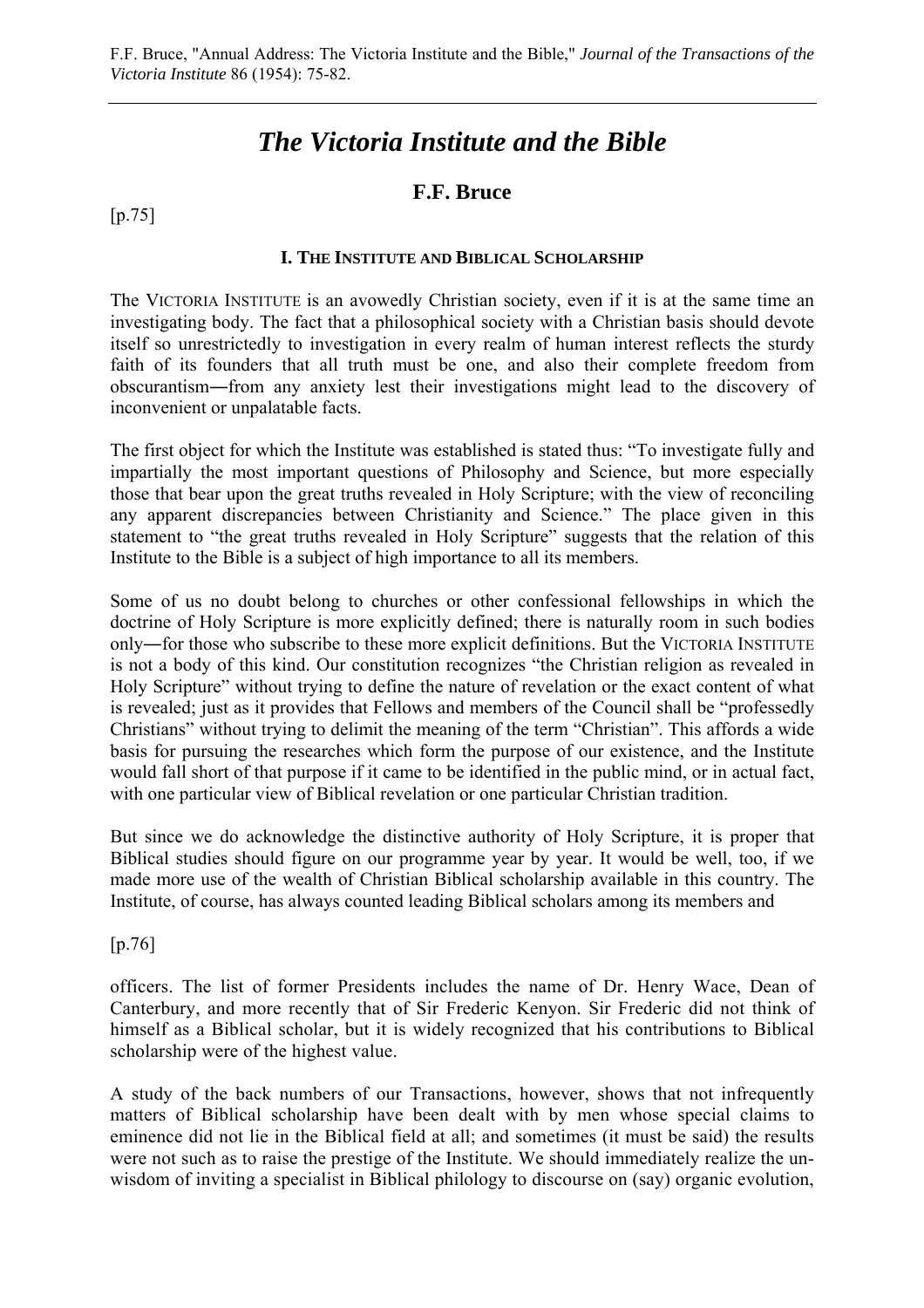but the equal unwisdom of inviting a distinguished biologist to read a paper on (say) the Seventy Weeks of Daniel has not always been appreciated (as it certainly would be to-day).

I have long been struck by the widespread view that any man's opinion on Biblical subjects is as valid as any other man's, but the prevalence of this idea has been brought home to me with special force since I exchanged the teaching of classical philology for the teaching of Biblical history and literature seven years ago, because I do not remember meeting a comparable idea in the field of classical studies. I know that this idea in the Biblical field to some extent reflects a healthy instinct which will not permit the Bible to become the preserve of specialists, but insists on its remaining (as it is) Everyman's book. Sometimes, however, this idea takes the extreme form of a conviction that the specialized study of Biblical subjects positively disqualifies a man from expressing an acceptable opinion on the Bible. It is possible that this conviction has even been ventilated in our Institute; at any rate, as I read some back numbers, I get the impression at times that some experts in other realms of study who have read papers on Biblical subjects are persuaded that Biblical specialists very often do not really know their own business.

I was interested some time ago, when studying old membership lists, to observe that for a number of years one of the leading Biblical scholars in our English Universities in a former generation was a member of the Institute; I was equally interested to observe that he never read a paper before the Institute. Of course, he may have been invited to read one and declined; I cannot say

At the same time, I should not dream of suggesting that non-specialists should never air their views on Biblical criticism and interpretation in a learned society such as this. The previous Chairman of our Council, the late Air-Commodore P. J. Wiseman, whom we all remember with grateful affection, made some acute contributions to Biblical studies both in the Institute and outside; and his is not the only name we can bring to mind in this regard. Very often the contributions of a non-specialist are peculiarly fresh and stimulating, as he looks at the subject and raises questions from an unusual point of view.

[p.77]

We are—and properly so—a mixed lot in this Institute, and our approaches to the Bible will vary. The mathematician or natural scientist, for example, contemplating (say) the second and third chapters of Genesis, may be inclined to interpret them with exact literalism and either dismiss them too hastily or expend needless toil in reconciling with his scientific knowledge language which really calls for no such reconciliation. The student of literature, on the other hand, may recognize in these chapters a style of highly symbolic diction such as he is familiar with elsewhere. The philosopher may concentrate on eternal truths which lie discerns beneath the picturesqueness of the narrative. The anthropologist may compare the beliefs reflected there with beliefs held at various times in other parts of the world. The historian may try to determine the chronological setting of the stories and to understand them against their contemporary background. The student of ancient geography may try to fix the location of Eden in terms of the four rivers mentioned in the story. The archaeologist may try to relate the Genesis narrative to parallel narratives extant in early Mesopotamian and other records. The Biblical critic may collate the Massoretic and Samaritan texts with the ancient versions or try to discover the source or sources from which the narrative was derived; he may even try to penetrate beyond the earliest ascertainable written form to an antecedent oral stage. But the theologian, and all Bible readers who bear in mind the prime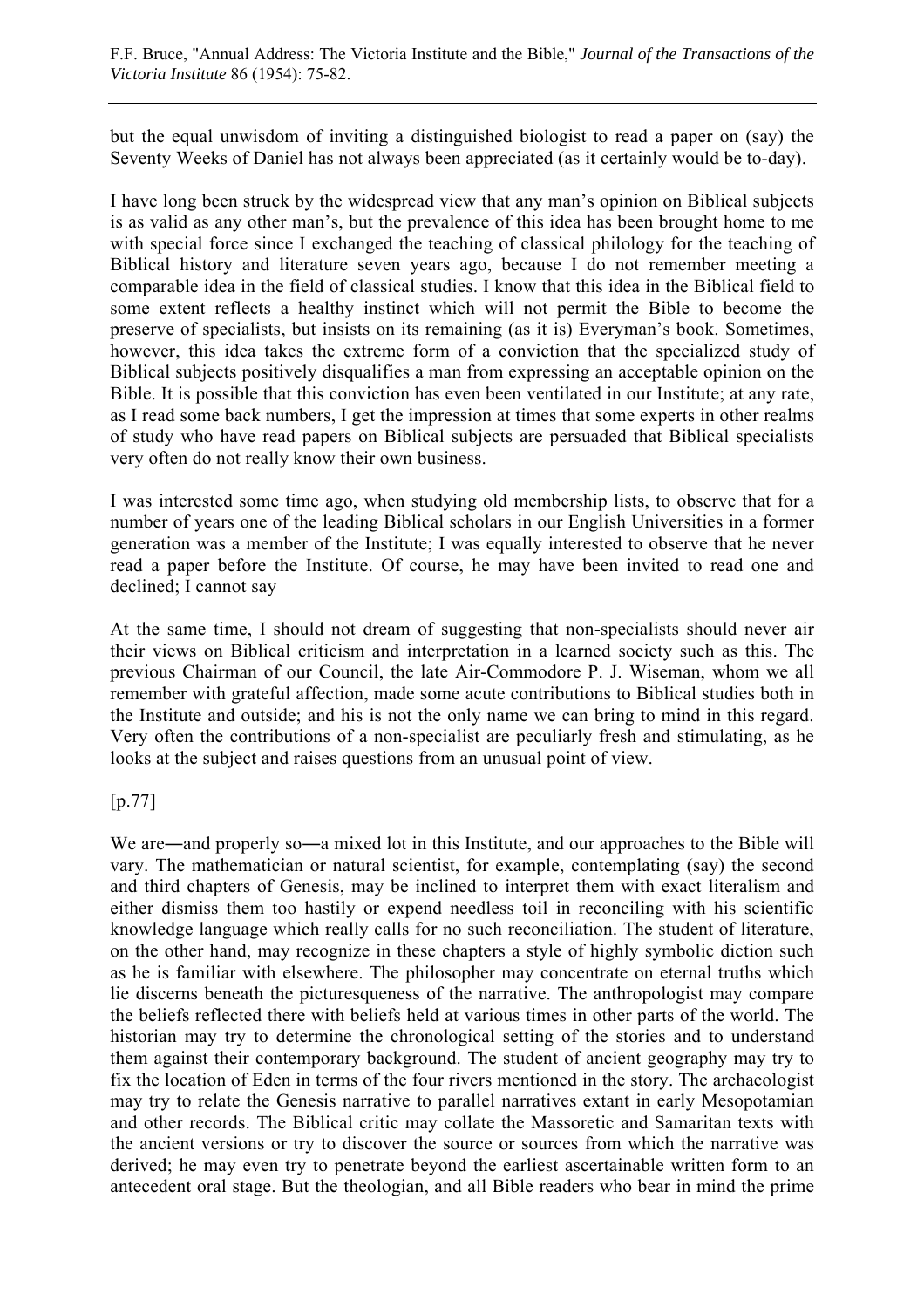purpose for which the Bible was given, will ask what these chapters teach us about God, and about our duty to Him. They will recognize, of course, that these chapters belong to an early stage in God's progressive revelation of Himself, but they will also recognize that these chapters do have the nature of revelation, and only by approaching them thus can we begin to grasp their essential meaning. All the other approaches have their varying values, but their chief value lies in the service which they can render to the theological understanding of these chapters (as of the whole Bible).

"The Scriptures principally teach," said the Westminster divines, "what man is to believe concerning God, and what duty God requires of man." If we believe that, we shall understand that in the study of these chapters of Genesis it is not nearly so important to argue whether a serpent really spoke or not as it is to consider seriously what the serpent really said. For what the serpent said to Eve is what the same serpent is still saying to us, in an endeavour to distract our minds from God's revelation of Himself and of His will.

The other avenues of approach are by no means unimportant or irrelevant. But they become most important and relevant when they are made to subserve the primary interpretation of the Scriptures as divine revelation. And here surely is the whole *raison d'être* of our Institute. In all our divergent fields of study we have a common interest which brings us together, and that common interest is the Christian faith. The various sciences to which we devote time and strength (Biblical science included)

[p.78]

will yield their most fruitful results if Theology is accorded her true place as queen of the sciences. Whether she receives her crown rights elsewhere or not, here in the VICTORIA INSTITUTE they can never be disregarded. And Christian theology can be nothing other than *Biblical* theology, if the Bible is rightly recognized as the unique recital of God's saving and self-revealing activity on which our faith rests.

## **II. BIBLICAL SCHOLARSHIP AND CHRISTIAN ORIGINS**

Sir Frederic Kenyon, in successive Annual Addresses which he delivered as our President, emphasized the special opportunities presented to the Institute to meet the need of the hour, provided that our work was characterized by "liberty of investigation, an open mind, charity towards our opponents, and faith in the victory of truth." One particular way in which he thought the Institute might well provide "the sound basis of scholarship" for carrying on the struggle against anti-Christian forces was in making known the historical foundation of the Christian faith. This is something which I should like to repeat and underline.

For Christianity is nothing if it is not a historical faith—that is to say, a faith founded on things which have really happened. Some Christian leaders have propounded outlines of "basic Christianity" which (they urge) men and women might well accept and live by, even if (*per impossibile*) it could be proved that Jesus of Nazareth had no historic existence. But such a "basic Christianity" is a very different thing from the basic Christianity of the apostles, which consisted in the affirmation that God had acted for the redemption of mankind in the events of the life, death and resurrection of Jesus of Nazareth. The beliefs and ethical principles of which modern "basic Christianity" consists were certainly inculcated by the apostles, but the apostles inculcated them as corollaries of the redeeming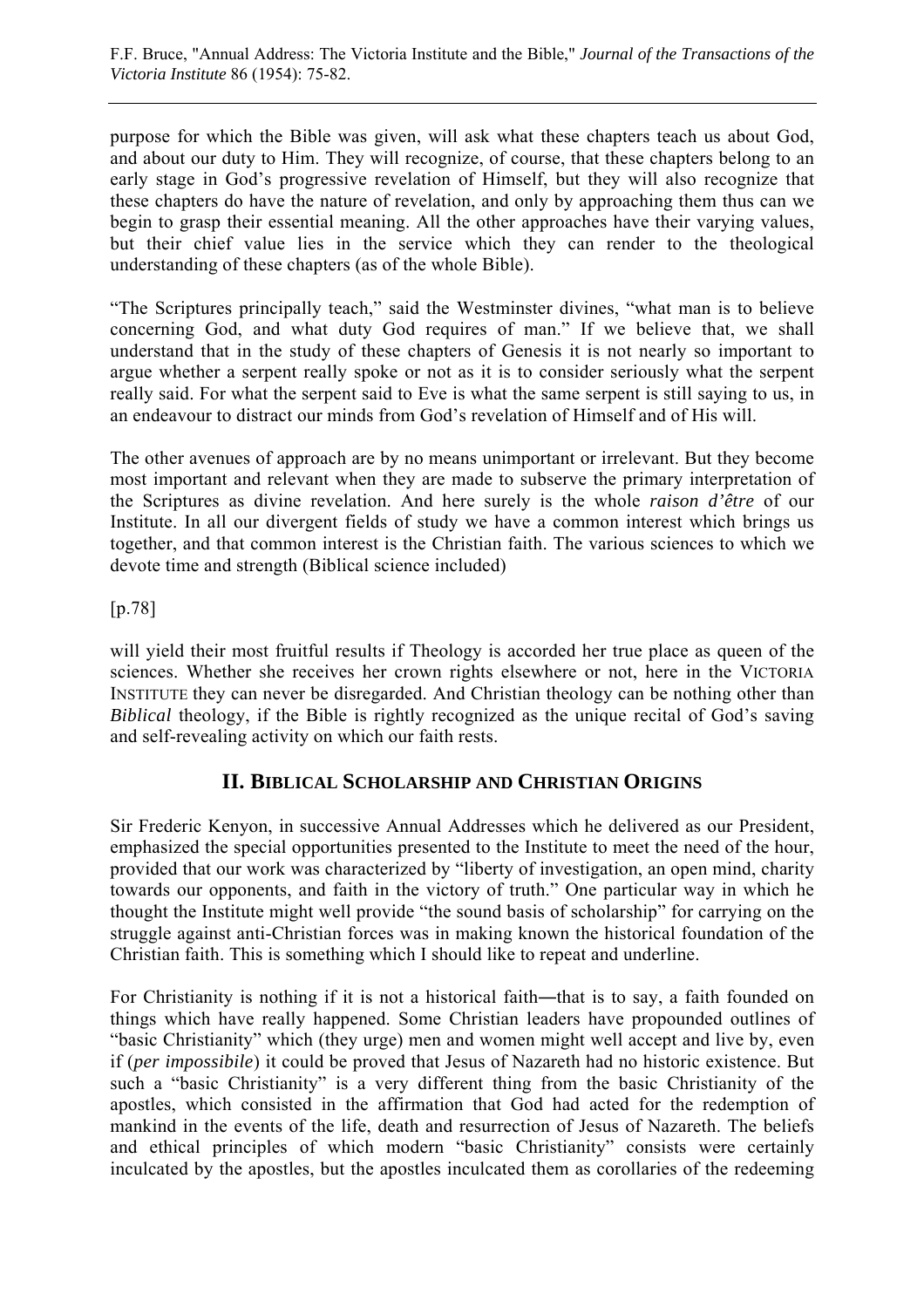act of God in Christ. And if we continue to use the term "Christianity" in its historic sense (as we should), then Christianity must rest upon the foundations of the apostolic witness.

At this point it will perhaps be interjected that I am doing the very thing that I deprecated earlier―imposing a restrictive definition on the word "Christian". I hope I am not. The propounders of the "basic Christianity" I have in mind are sincere and highly esteemed Christians; it is not their personal Christianity that is in question, but their wisdom in recommending as essential Christianity something which omits what was fundamental and indispensable to Christianity as first proclaimed.

Julian the Apostate might say of certain pagan mysteries of his day: "These things never happened, and yet they are eternally true." But the glory of the Christian  $\mu \hat{\nu} \theta$ oc, the  $\lambda \hat{\nu} \gamma$ oc of our salvation, is that it

[p.79]

did happen once for all, as a real historical event, in the Roman province of Judaea, when Pontius Pilate was procurator; and *therefore* it is eternally true.

There has never been a time when the evidence for the truth of Christianity, rightly so called, was more abundant and cogent; what our time demands is that this evidence should be made widely known.

From time to time books appear which profess to tell the story of Christian beginnings as they really happened, with the implication that the account which has come down to us in the New Testament writings is too tendentious, too completely rewritten in accordance with an unhistorical bias, to be accepted as a trustworthy source of information. It cannot be too strongly emphasized that the sources of information which the authors of some of these books prefer to the apostolic writings are much later and more precarious than those which they reject―where the authors do not draw on their own imagination. No one will quarrel with a writer for drawing on his own imagination and publishing the product as an avowed work of creative fiction; books like George Moore's *The Brook Kerith* or Robert Graves's *King Jesus* are of this kind, and since they claim to be fictitious reconstructions they must be appraised as such. It is not Works like these, but others which are presented as the products of scholarly and dispassionate research, that I am thinking of. The trained historian will not be led astray by them, nor yet the ordinary Christian who knows whom he has believed, and has some acquaintance with the origin, nature and transmission of the New Testament; but for the sake of others who might be deceived it is desirable that the historical foundations of our faith should be made more widely known than they are.

The New Testament, to be sure is not a disinterested account of Christian origins such as might have been recorded by a reporter from another planet. The men who wrote it were too totally committed to the truth of what they recorded to present it in a spirit of complete detachment. These things were literally matters of life and death to them. The New Testament is, directly or indirectly, the transcript of the personal testimony borne by the apostles to Jesus as Saviour and Lord: "what we have seen and heard we now make known to you." But in bearing this testimony they constantly challenged the severest scrutiny of their claims: this thing was not done in a corner, and the events were sufficiently recent to be investigated impartially. Not that historical research then or now will suffice to make a man a Christian. But many of our contemporaries who would fain be wholehearted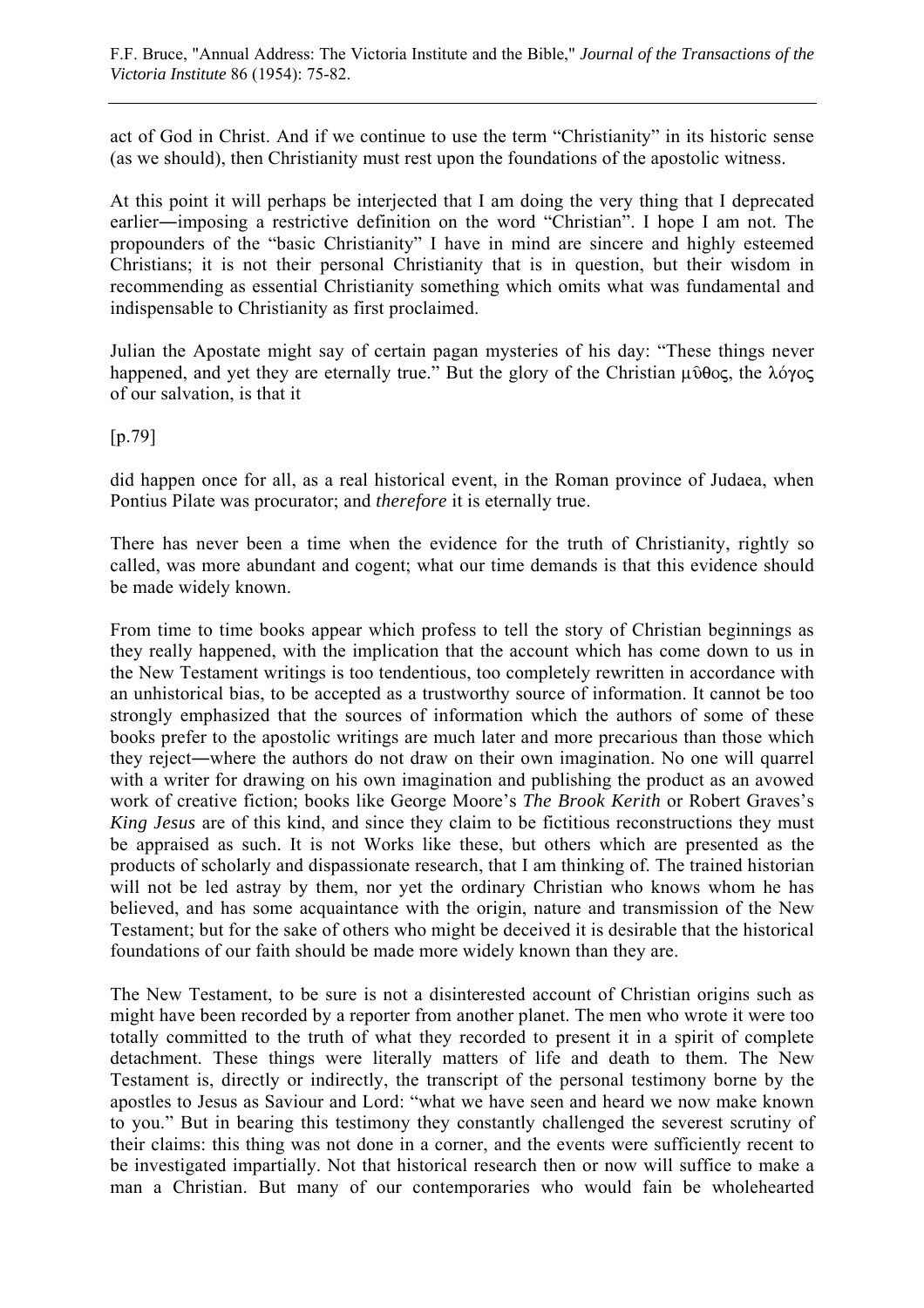Christians are deterred, I believe, from this total commitment by the idea that the intellectual basis of the Christian faith has somehow or other been undermined. If this stumbling-block could be removed from their minds, and if this Institute could do something towards its removal, that would be an inestimable service to our age.

[p.80]

### **III. CHRISTIAN ORIGINS, THE BIBLE, AND GOD**

But the Christian story is not detached from its background. A heretic like Marcion might begin his edition of the New Testament with the announcement that "in the fifteenth year of Tiberius, Jesus came down to Capernaum"―down from heaven, full-grown, having no link, biological or historical, with anything that went before. He might insist that the Creator-God of the Old Testament was a completely different being from the superior Redeemer-God of the New Testament. But the gospel which has been delivered to us, in which our salvation lies, tells a different story. It tells how the God who brought the universe into being by His creative will, whose tender mercies are over all His works, who cares for all mankind, who chose His people Israel that they might communicate the knowledge of His truth to the other nations of the earth, and who therefore displayed His mighty acts of mercy and judgment in a special way in Israel's history, is the God who ultimately fulfilled His age-long purpose and promises by sending His Son for our redemption. It tells how the Divine Word became flesh, sharing our nature that as man He might work out man's salvation and make its partakers of His nature. The story is one, and the whole Bible is the book which records it.

But if that is so, what endless scope there is for our investigations in every field of knowledge! For there is nothing in the universe which is irrelevant to the knowledge of God the Creator; nothing pertaining to mankind that is irrelevant to the knowledge of God our Saviour. Moreover, since this God is one God, all truth, however discovered, is His truth, and is therefore ultimately one. Lack of knowledge may make it necessary for us to suspend judgment on many things; but we cannot be true to the purpose of this Institute and hold mutually contradictory beliefs. Whether we study the natural revelation of God in His works of creation and providence, or His redemptive revelation enshrined in the Bible, we need never be afraid of discovering something that will undermine our foundations; we can do nothing against the truth, but only for the truth.

Many things in the Bible which belong rather to the setting of God's revelation than to the essence of the revelation are fascinating subjects of study in themselves; but it is good to keep them in their proper perspective by considering what part they play in relation to God's saving Word to men. It is, for example, interesting to study the census figures in the Book of Numbers, over which there was much serious disputation in the very early days of our Institute. Were there (we may ask) actually six hundred thousand men of military age in the wilderness, or was the real figure more like five thousand, or have the figures of David's census somehow strayed into the wilderness narrative? Whatever the results of a study like this, we shall not nowadays argue the point with a warmth

 $[p.81]$ 

that would suggest that the truth of Christianity depends on the answer.

There is never any need to tremble for the Ark of God; it is always good for us to tremble at the Word of God. And we use the Bible aright if we use it in such a way as to hear that Word